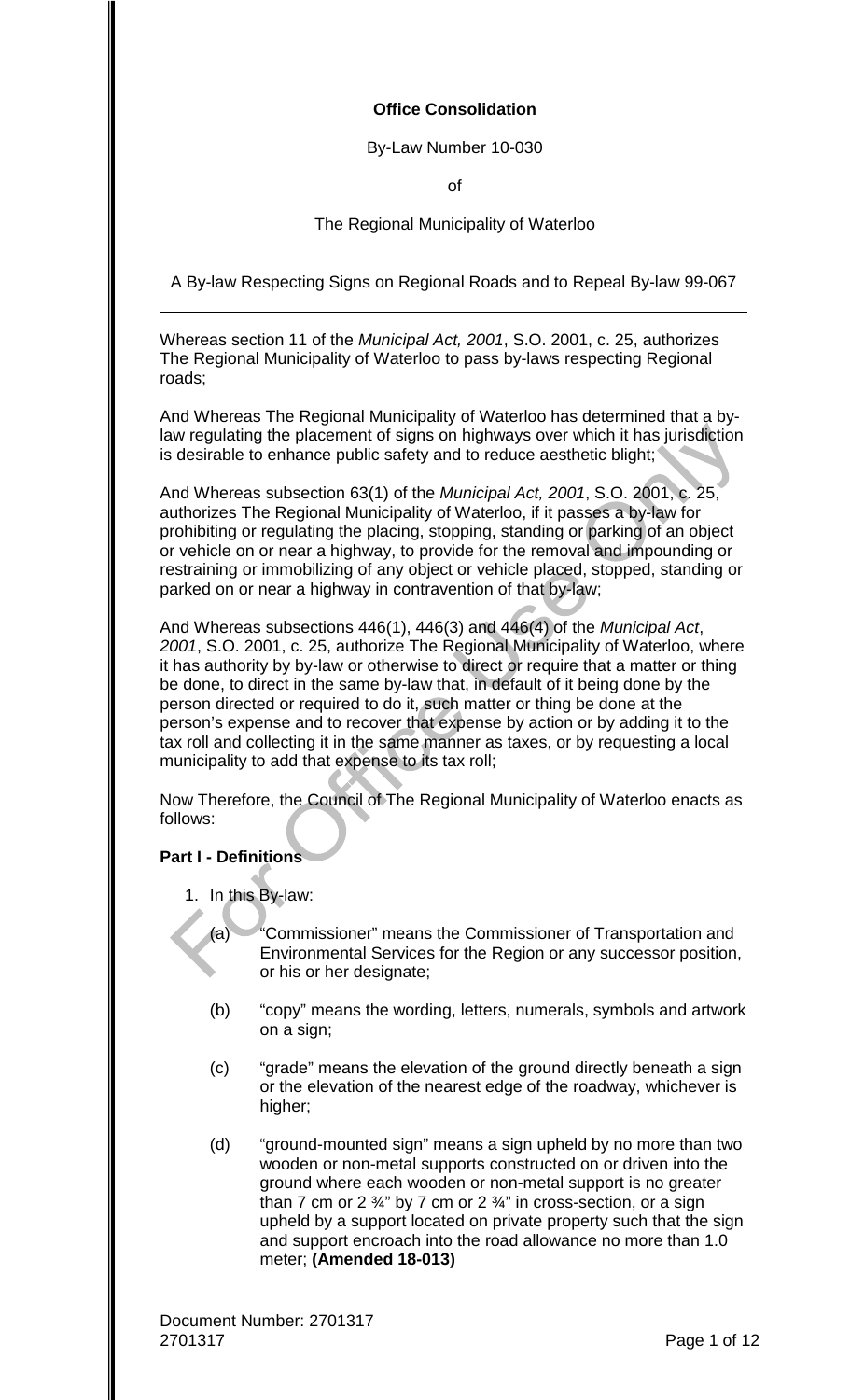- (e) "intersecting road" means a road under the jurisdiction of the Region or a local municipality that intersects a Regional road;
- (f) "local municipality" means any of The Corporation of the City of Cambridge, The Corporation of the City of Kitchener, The Corporation of the City of Waterloo, The Corporation of the Township of North Dumfries, The Corporation of the Township of Wellesley, The Corporation of the Township of Wilmot, or The Corporation of the Township of Woolwich;
- (g) "moveable sign" means a rigid, portable, self-supporting sign that is erected on but not permanently anchored in the ground or affixed in any way and constructed in a manner and of materials such that it can be placed or repositioned by an individual without mechanical aid and includes, but is not limited to, signs commonly referred to as A-frame, T-frame, sandwich board, menu board and sidewalk signs;
- (h) "municipal law enforcement officer" means a by-law enforcement officer appointed by the Region or a local municipality;
- (i) "official sign" means a sign placed:
	- (i) by or under the jurisdiction of the Commissioner; or
	- (ii) under the authority of a statute, by-law, or provincial or federal guideline to regulate or prohibit the movement of pedestrians or vehicles or to warn or guide pedestrians or the drivers of vehicles;
- (i) "owner" means any person described on the sign, or whose name or address or telephone number appears on the sign, or who installed the sign, or who is in lawful control of the sign, or who benefits from the message on the sign, and for the purposes of this By-law there may be more than one owner of a sign;
- (k) "person" includes, but is not limited to, an individual, sole proprietorship, partnership, association or corporation;
- (l) "place" when used as a verb means to attach, install, erect, build, construct, reconstruct, move, display or affix;
- (m) "*Planning Act*" means the *Planning Act*, R.S.O. 1990, c. P.13, as amended, or any successor legislation;
- (n) "poster sleeve" means a covering designed for posters to be placed on it, which has been fitted to a utility pole on a Regional road;
- (o) "Region" means The Regional Municipality of Waterloo;
- (p) "Regional road" means a road under the jurisdiction of the Region;
- (q) "road" includes, but is not limited to, a common and public highway, street, avenue, parkway, driveway, square, place, bridge, viaduct or trestle, any part of which is intended for or used by the general public for the passage of vehicles and includes the area between the lateral property lines thereof and the parts of which may include a: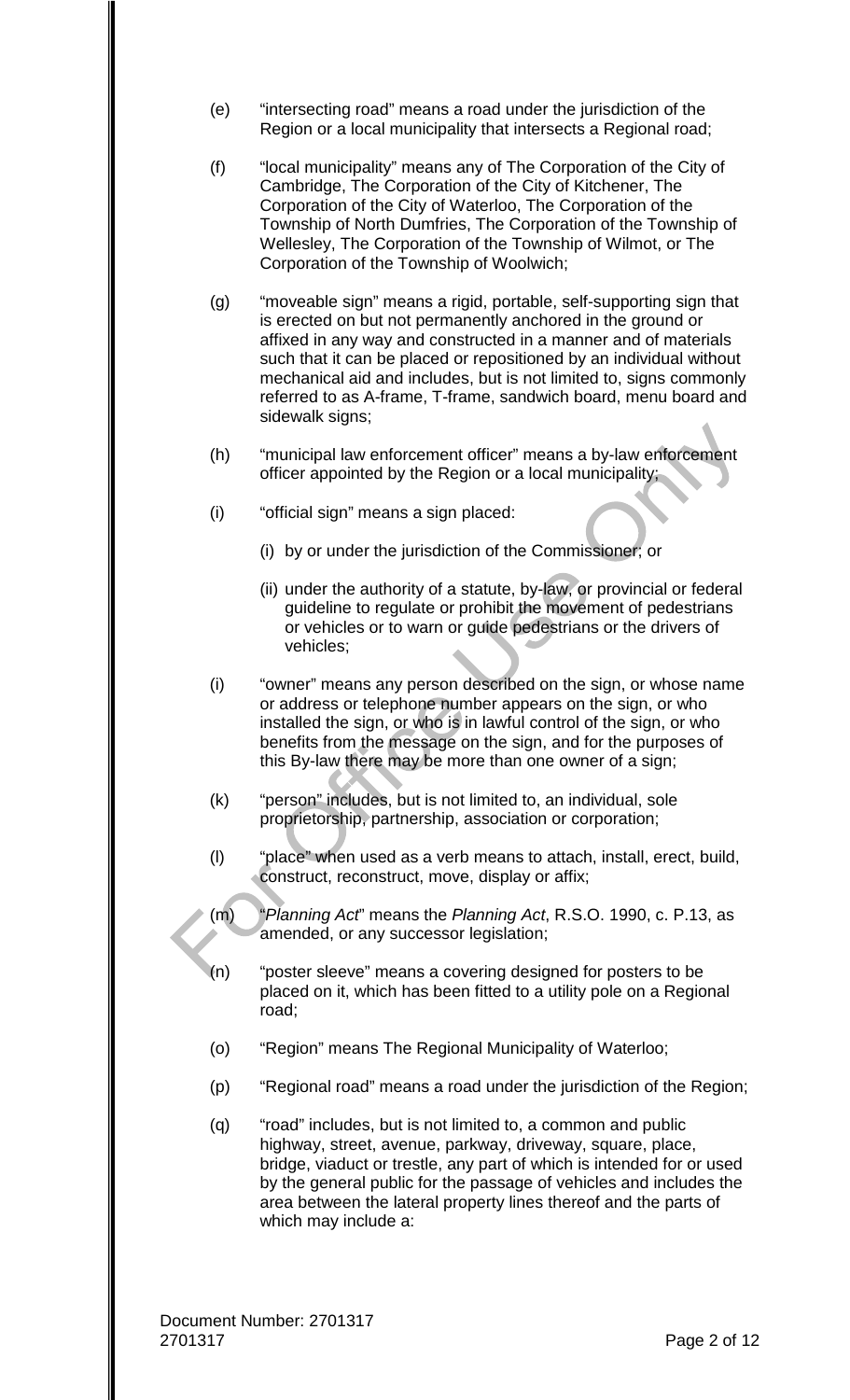- (i) "boulevard" which means that part of a road from the edge of the roadway to the nearest lateral property line, but does not include a shoulder or a median;
- (ii) "driveway" which means that part of a boulevard that provides vehicular access to and from the roadway and an adjacent property;
- (iii) "median" which means that part of a road that divides the roadway, including any channelizing islands and the central islands of any roundabouts;
- (iv)"roadway" which means that part of a road that is improved, designed or ordinarily used for vehicular traffic including lanes and curb and gutter but does not include the shoulder;
- (v) "shoulder" which means that part of a road lying adjacent to the roadway that is improved with granular or paved surface and is not intended for the passage of motor vehicles or pedestrians; and
- (vi)"sidewalk" which means that part of a boulevard with a surface improved with asphalt, concrete or gravel for the use of pedestrians and includes a multi-use trail;
- (r) "sign" means any device, object or thing that creates a design or conveys a message, or that is designed to convey a message and that is placed for the purposes of advertising, announcing, directing or promoting any idea, event, activity, product, service or facility, identifying a business or enterprise, or conveying any other type of message and, without limiting the generality of the foregoing, this definition includes:
	- (i) a "business accessory sign" which means a sign advertising any activity, product, service or facility produced, manufactured or provided by a business or enterprise;
	- (ii) an "election sign" which means a sign advertising any person or political party participating in an election for public office or a sign advertising a position on a plebiscite or municipal question or a sign of a third party registered pursuant to any federal, provincial or municipal election legislation supporting a political party, candidate or position;" **(Amended 18-013)**
	- (iii) an "event sign" which means a sign advertising or providing directions to a community-sponsored event including, but not limited to, a parade, procession, ceremony, dance, car show, farmers' market, festival, or carnival;
	- (iv)a "farm accessory sign" which means a sign advertising or providing directions to the on-farm sale of any activity, product or service produced, manufactured or provided predominately on the farm in compliance with the applicable local zoning bylaw including, but not limited to, pick-your-own operations, agri-tourism activities, and the small-scale retailing of local farm produce and related goods;
	- (v) a "new home builder sign" which means a sign providing directions to a new home development constructed by the new home builder at a location other than where the sign is located;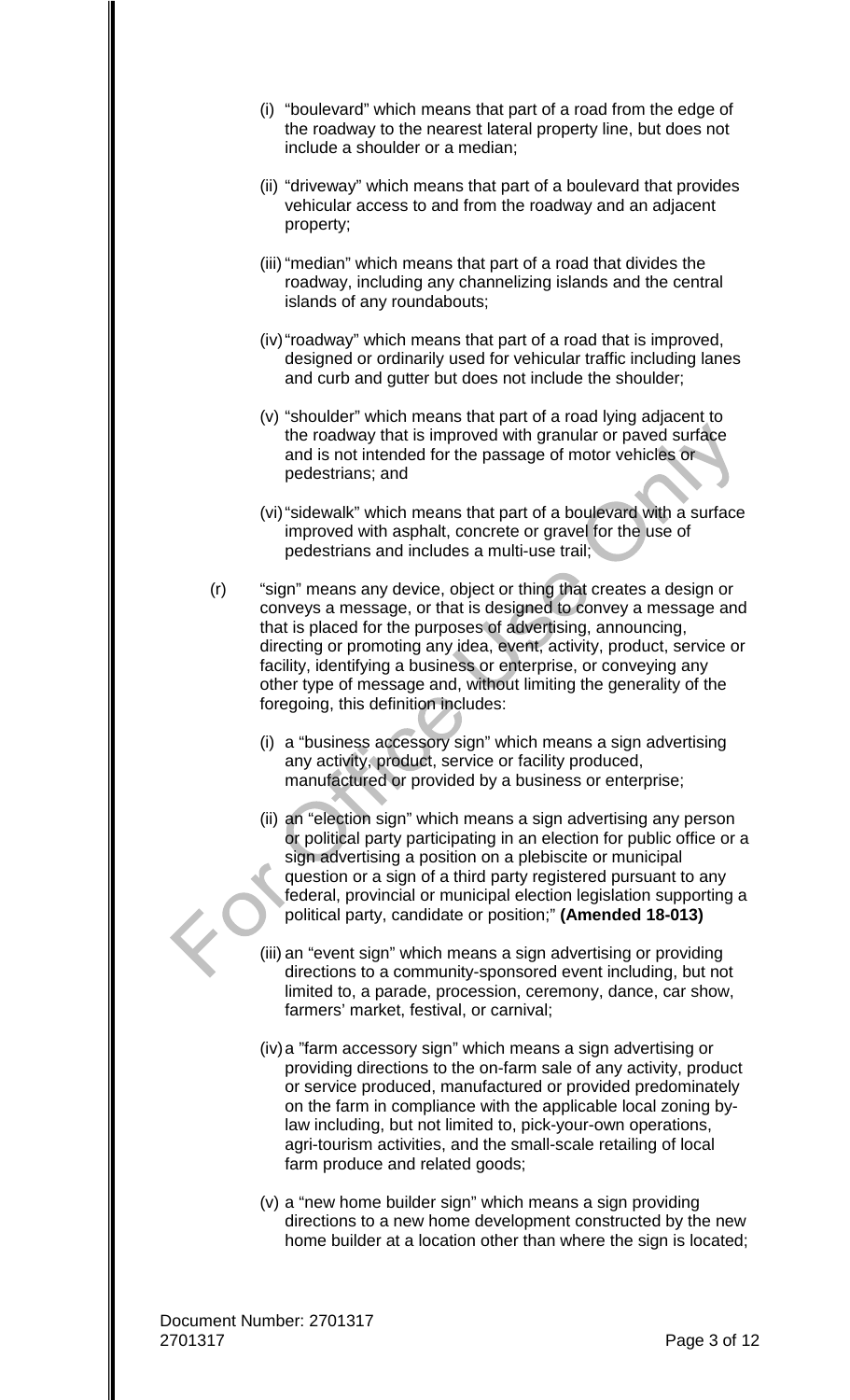- (vi)an "open house sign" which means a sign providing directions to an open house for the re-sale or lease of a residence taking place at a location other than where the sign is located;
- (vii) a "poster sign" which means a non-rigid sign that is made entirely of paper; and
- (viii) a "rural property accessory sign" which means a sign identifying resident name, civic address, the provider of a newspaper, or an affiliation to a farm organization including, but not limited to, the Ontario Federation of Agriculture, the National Farmers Union of Ontario, the Christian Farmers Federation of Ontario, and the Environmental Farm Plan;
- (s) "sign height" means the vertical height of a sign from the finished grade to the top of the sign including any frame, border or ornamental feature; and
- (t) "wire-mounted sign" means a sign upheld by no more than two supports constructed on or driven into the ground, where each support is made of metal wire.

# **Part II – General Provisions**

- 2. No person shall place, or cause or permit to be placed, a sign, or any part of a sign, on a Regional road other than an official sign or a sign permitted under Parts III, IV, V, VI, VII, VIII, IX or X of this By-law.
- 3. The Region and its authorized agents shall not be liable for any loss, costs, damages, charges or expenses that may be incurred by a person with respect to a sign permitted by this By-law.
- 4. No person shall place, or cause or permit to be placed, a sign, or any part of a sign, under Parts III, IV, V, VI, VII, VIII, IX or X of this By-law on a Regional road that:
	- (a) has any part of the sign located within:
		- (i) 3.0 metres of any fire hydrant;
		- (ii) 30.0 meters of a traffic control signal, crosswalk, bus stop sign or school bus loading zone; or" **(Amended 18-013)**
		- (iii) 100.0 meters of a roundabout as measured from the outer edge of any crosswalk at the roundabout and away from the roundabout; **(Amended 18-013)**
	- (b) has any part of the sign located within a roadway, shoulder, median or planting bed;
	- (c) may obstruct the flow of water in a drain, ditch or watercourse;
	- (d) impacts the function of the road by:
		- (i) creating a safety hazard;
		- (ii) impeding or obstructing municipal maintenance or construction operations;
		- (iii) impeding access to or obstructing a fire hydrant;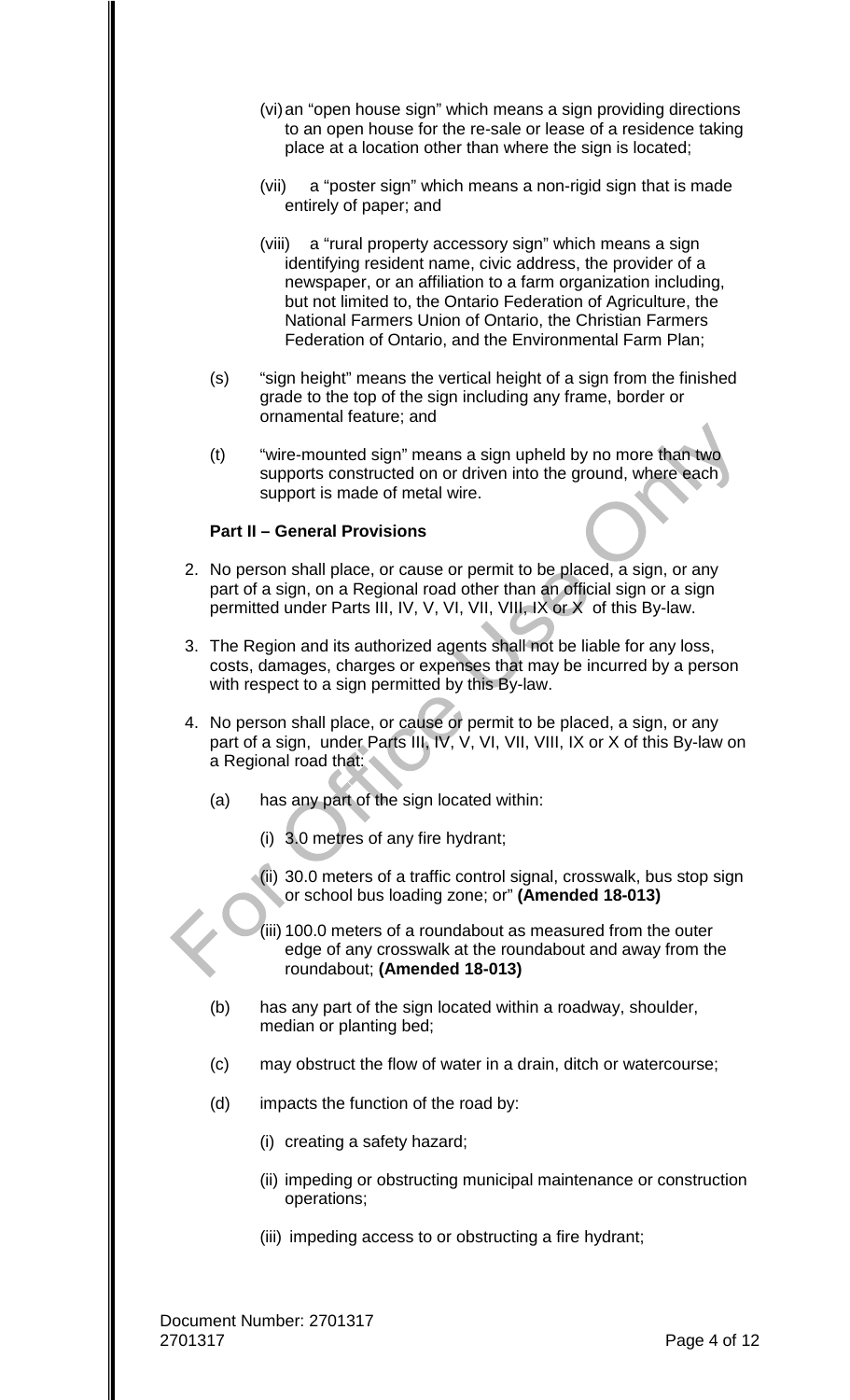- (iv)impeding or obstructing the passage of pedestrians where they are reasonably expected to walk;
- (v) impairing or obstructing the visibility of vehicular or pedestrian traffic or a railway crossing; or
- (vi) obscuring or detracting from the visibility or effectiveness of an official sign or a traffic control signal;
- (e) resembles an official sign or a traffic control signal or device in colour, shape, wording, content or location;
- (f) is manufactured so that it:
	- (i) is illuminated internally or externally;
	- (ii) has a variable, animated, video or electronic message sign face or generates a beacon;
	- (iii) is inflatable;
	- (iv)has more than two sign faces or sides;
	- (v) has any visible moving part or visible mechanical movement;
	- (vi) contains any device that creates noise;
	- (vii) is made of cloth or a similar lightweight non-rigid material, except for a poster sign made of paper;

(viii)uses retro-reflective or micro-prismatic materials;

- (ix) uses fluorescent material; or
- (x) is created through the use of plants or landscaping materials;
- (g) is painted onto, affixed by glue, self-adhesive backing, tape or wire onto, or affixed by excavating, digging, drilling, driving or cutting into:
	- (i) a tree, shrub, stone or any other natural object;
	- (ii) asphalt, concrete, brick or any other hard improved surface;
	- (iii) a utility box, traffic signal control box, transit equipment, bridge, guiderail or any other road structure;
	- (iv)a utility pole where a poster sleeve is provided within 200 metres;
	- (v) a waste receptacle, bench, transit shelter, bicycle rack, fence, railing, retaining wall, planter, tree support, Canada Post box or any other street furniture;
	- (vi)an official sign;
	- (vii) the support of an ornamental luminaire;

(viii)the support of any transit equipment; or

(ix) the support of an official sign or any other traffic control device;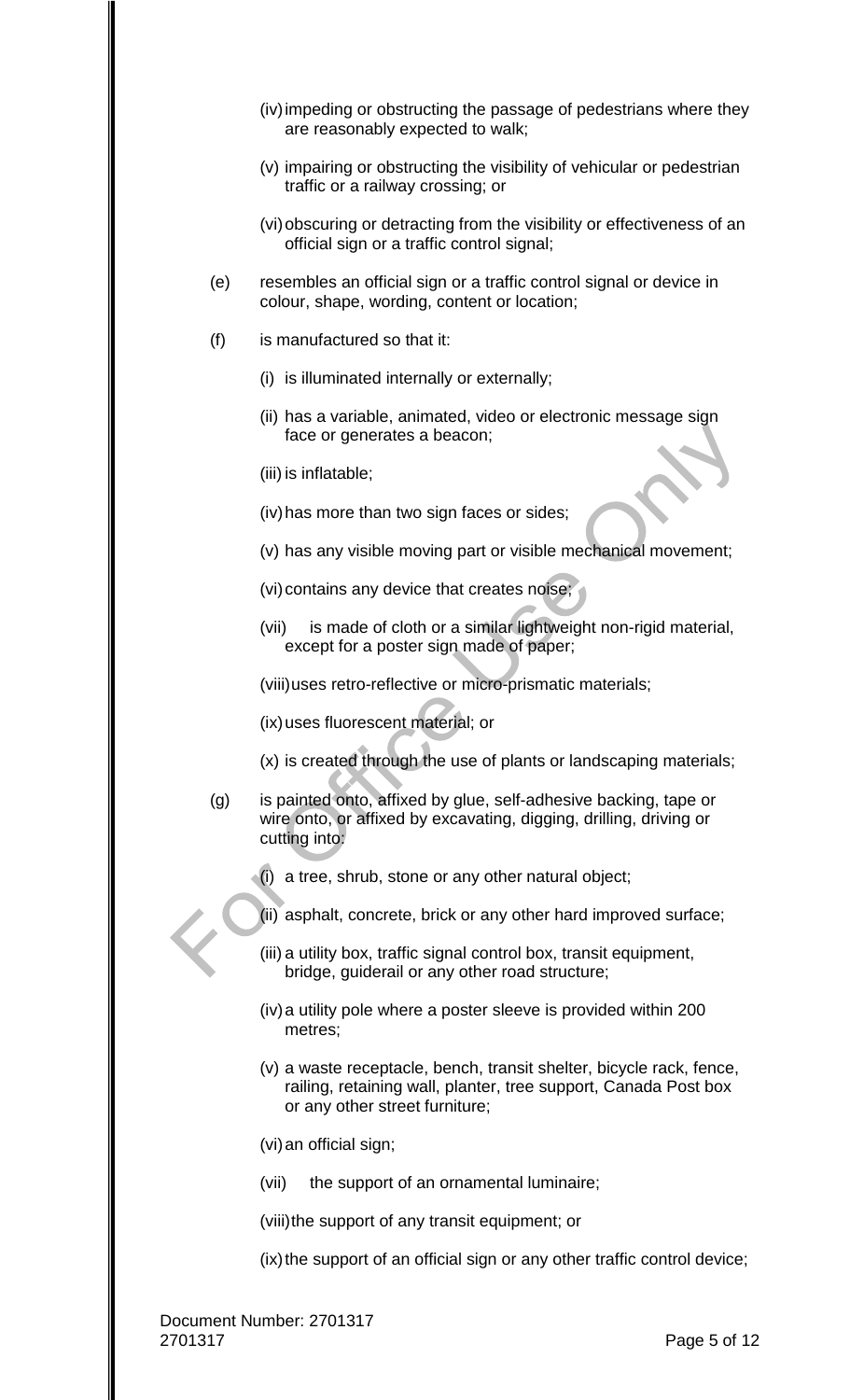- (h) is not securely fastened to its support;
- (i) is not maintained in a proper state of repair so that the sign becomes unsafe or unsightly;
- (j) is for an unlawful activity;
- (k) contains profanity or obscenity;
- (l) promotes discrimination on the basis of race, ancestry, place of origin, colour, ethnic origin, citizenship, creed, sex, sexual orientation, age, marital status, family status or disability; **(Amended 18-013)**
- (m) is obsolete and advertises an event that is over, a business or enterprise that is no longer conducted, or an activity, product, service or facility that is not in season or is no longer provided; or **(Amended 18-013)**
- (n) is within 1.0 meter of any other sign under Parts III, IV, V, VI, VII, VIII, IX or X of this By-law on the Regional road. **(Added 18-013)**
- 5. No person shall place a ground-mounted or wire-mounted sign on a Regional road without first informing themselves as to the existence and location of all underground utilities at or adjacent to the sign location.
- 6. No person shall place accessory or decorative materials adjacent to a sign on a Regional road.
- 7. No person shall place a sign on a Regional road that fails to comply with any applicable by-law of the local municipality in which the sign is located.

# **Part III – Business Accessory Signs**

- 8. No person shall place or permit to be placed on a Regional road any business accessory sign except for one business accessory sign per business or enterprise that:
	- (a) is a moveable sign;
	- (b) has dimensions that are not more than 1.0 metre in sign width (side to side) and not more than 0.9 metres in sign length (top to bottom);
	- (c) is placed with a sign height from the finished grade to the top of the sign that is between 0.6 and 0.9 metres;
	- (d) has no part of the sign within:
		- (i) 0.5 metres of a roadway if there is a curb and no shoulder;
		- (ii) 0.5 metres of a shoulder;
		- (iii) 3.0 metres of a roadway if there is no curb and no shoulder; or
		- (iv)30.0 meters of an intersecting road, measured from the nearest edge of the shoulder or the roadway if there is no shoulder; **(Amended 18-013)**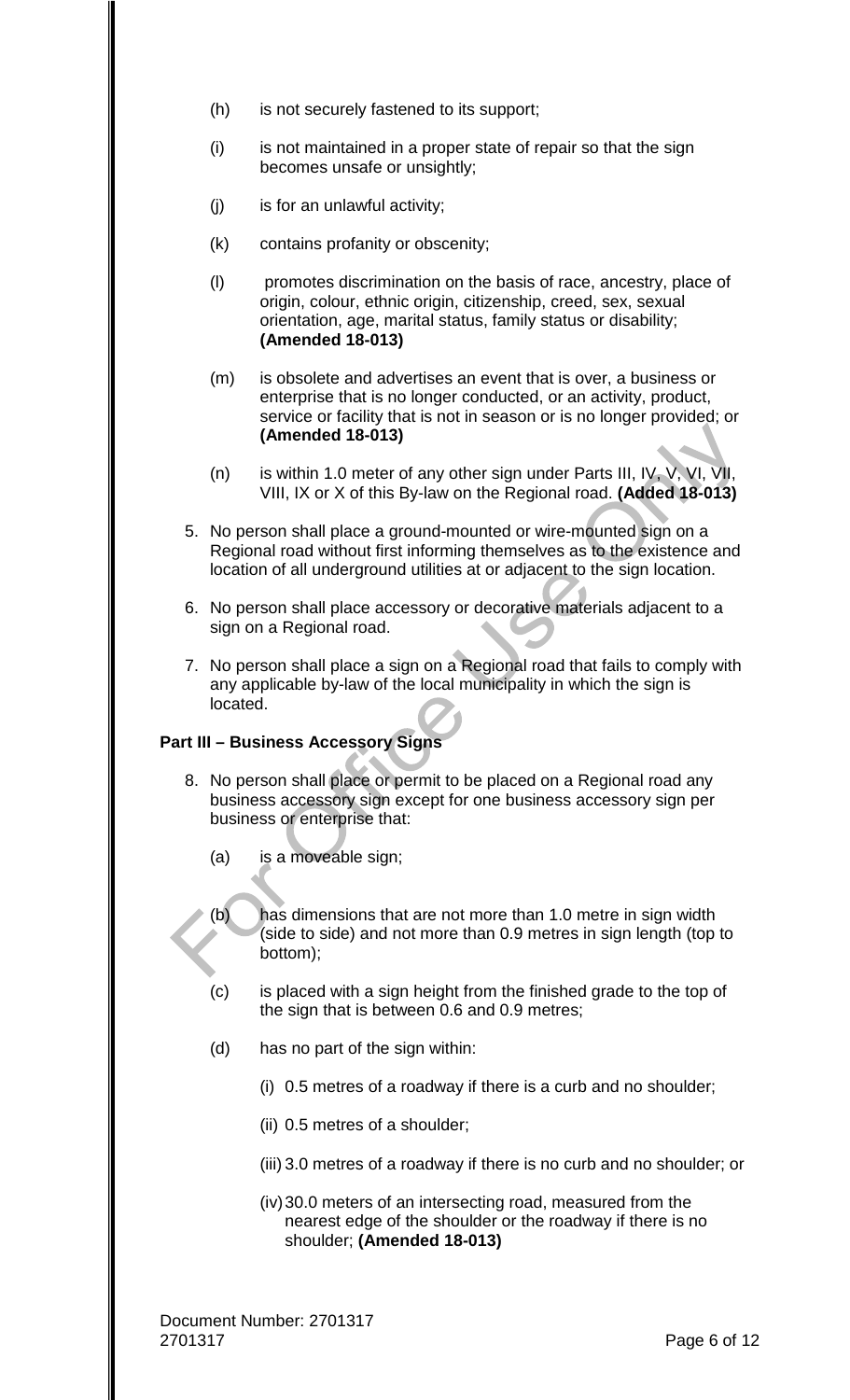- (e) if placed on a sidewalk, maintains a minimum unobstructed sidewalk width of 1.2 metres;
- (f) is placed on a boulevard in any local municipality's community core area or retail core area as defined by that municipality's Official Plan;
- (g) is placed within the perpendicular projection into the road of the side property lines of the premises of the business or enterprise being advertised, on the same side of the road as the business or enterprise, but only where the physical location of the building in which the business or enterprise resides is so close to the road so as to preclude the sign from being located off the road; and
- (h) directs attention only to the activities, products, services or facilities produced, manufactured or provided by the business or enterprise at that same location.

# **Part IV – Election Signs**

9. No person shall place or permit to be placed on a Regional road any election sign. **(Amended 21-064)**

# **Part V – Event Signs**

- 10.No person shall place or permit to be placed on a Regional road any event sign except for an event sign that:
	- (a) is a moveable or wire-mounted sign;
	- (b) has dimensions that are not more than 0.5 metres in sign width (side to side) and not more than 0.9 metres in sign length (top to bottom);
	- (c) is placed with a sign height from the finished grade to the top of the sign that is between 0.6 and 0.9 metres;
	- (d) has no part of the sign within:
		- $(i)$  0.5 metres of a roadway if there is a curb and no shoulder;
		- (ii) 0.5 metres of a shoulder;
		- (iii) 3.0 metres of a roadway if there is no curb and no shoulder;
		- (iv) 0.5 metres of a sidewalk;
		- (v) 5.0 metres of a driveway, measured from the nearest edge of the driveway; or
		- (vi) 30.0 meters of an intersecting road, measured from the nearest edge of the shoulder or the roadway if there is no shoulder; **(Amended 18-013)**
	- (e) is the only sign advertising the same event, for each side of a Regional road between two consecutive intersecting roads;
	- (f) is placed less than 14 days before the event; and
	- (g) is removed within 72 hours following the event.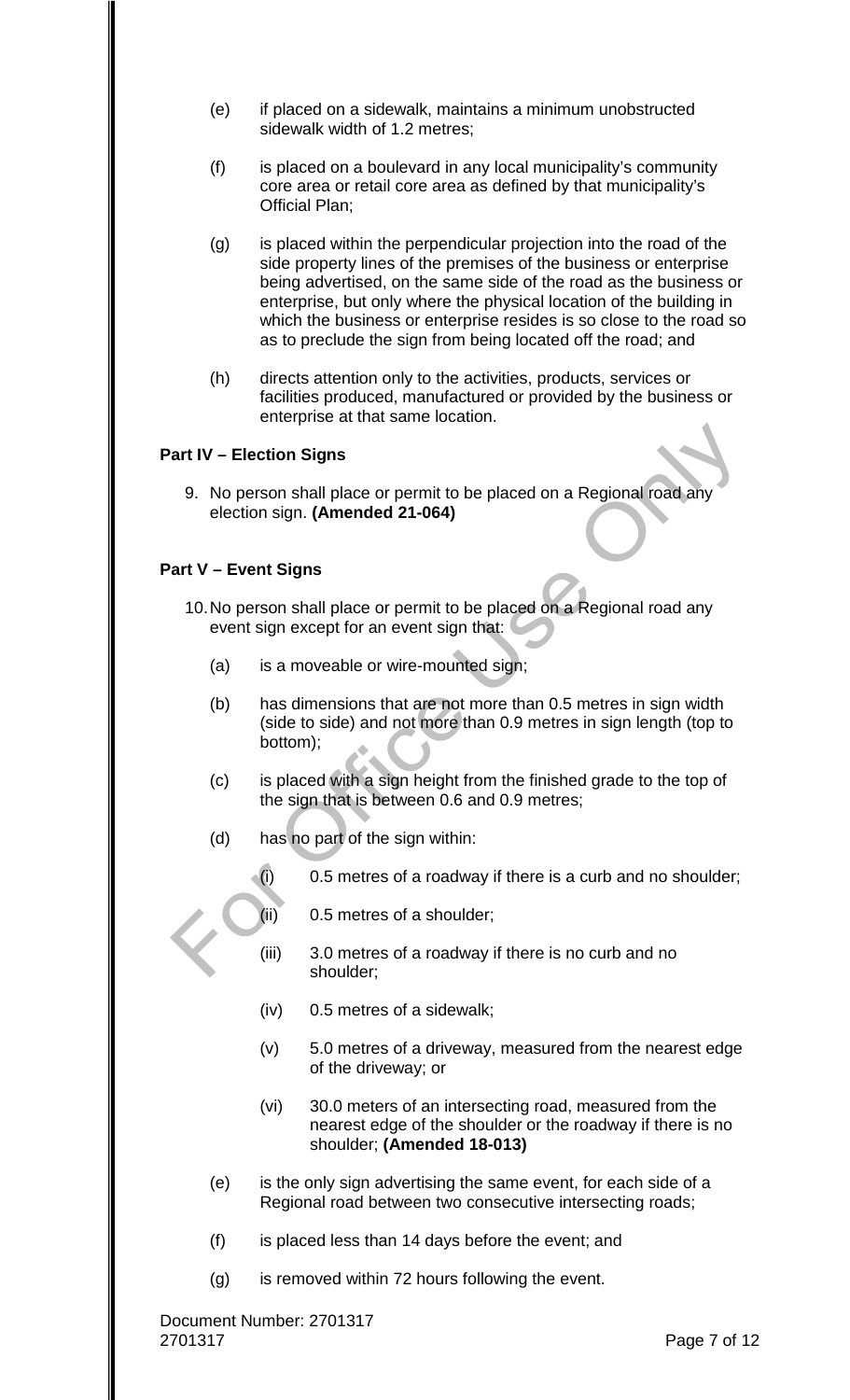# **Part VI – Farm Accessory Signs**

- 11.No person shall place or permit to be placed on a Regional road any farm accessory sign except for a farm accessory sign that:
	- (a) is a ground-mounted, moveable or wire-mounted sign; and
	- (b) has no part of the sign within:
		- (i) 0.5 metres of a roadway if there is a curb and no shoulder;
		- (ii) 0.5 metres of a shoulder;
		- (iii) 3.0 metres of a roadway if there is no curb and no shoulder;
		- (iv)0.5 metres of a sidewalk;
		- (v) 5.0 metres of a driveway other than the farm driveway, measured from the nearest edge of the driveway; or
		- (vi)30.0 meters of an intersecting road, measured from the nearest edge of the shoulder or the roadway if there is no shoulder; **(Amended 18-013)**

#### **Part VII – New Home Builder Signs**

- 12.No person shall place or permit to be placed on a Regional road any new home builder sign except for a new home builder sign that:
	- (a) is a moveable sign;
	- (b) has dimensions that are not more than 1.0 metre in sign width (side to side) and not more than 0.9 metres in sign length (top to bottom);
	- (c) is placed with a sign height from the finished grade to the top of the sign that is between 0.6 and 0.9 metres;
	- (d) has no part of the sign within:
		- (i) 0.5 metres of a roadway if there is a curb and no shoulder;
		- (ii) 0.5 metres of a shoulder;
		- (iii) 3.0 metres of a roadway if there is no curb and no shoulder;
		- (iv)0.5 metres of a sidewalk;
		- (v) 5.0 metres of a driveway, measured from the nearest edge of the driveway; or
		- (vi)30.0 meters of an intersecting road, measured from the nearest edge of the shoulder or the roadway if there is no shoulder; **(Amended 18-013)**
	- (e) is the only sign dealing with the same new home builder, for each side of a Regional road between two consecutive intersecting roads;
	- (f) is located within 2 kilometres of the new home builder development; and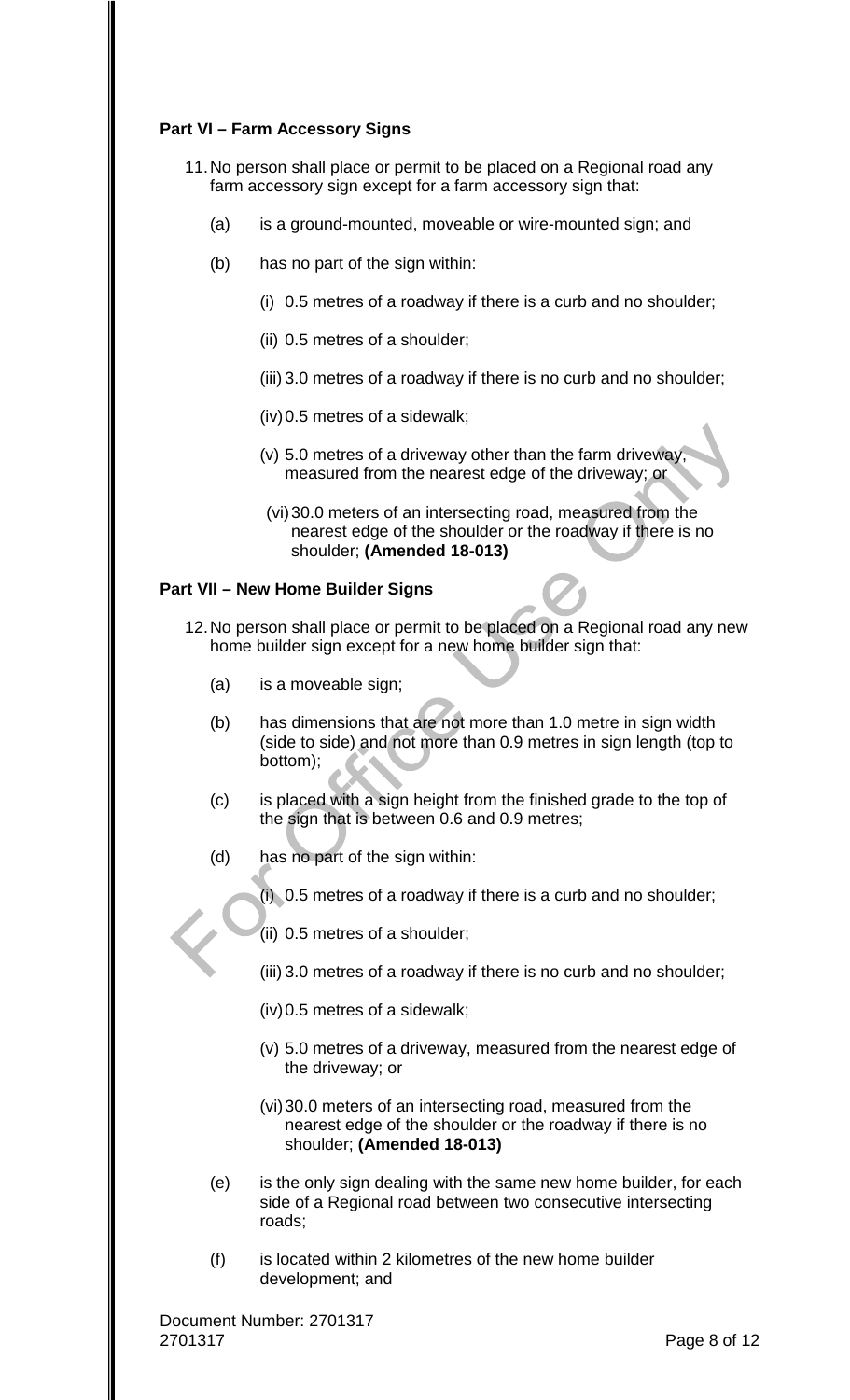(g) is placed no earlier than noon on any Friday and removed by no later than noon of the following Monday, provided that where a statutory holiday falls on a Friday, the sign shall be placed no earlier than noon on the preceding Thursday, and where a statutory holiday falls on a Monday, the sign shall be removed by no later than noon on the following Tuesday.

# **Part VIII – Open House Signs**

- 13.No person shall place or permit to be placed on a Regional road any open house sign except for an open house sign that:
	- (a) is a moveable or wire-mounted sign;
	- (b) has dimensions that are not more than 0.65 metres in sign width (side to side) and not more than 0.9 metres in sign length (top to bottom);
	- (c) is placed with a sign height from the finished grade to the top of the sign that is between 0.6 and 0.9 metres;
	- (d) has no part of the sign within:
		- (i) 0.5 metres of a roadway if there is a curb and no shoulder;
		- (ii) 0.5 metres of a shoulder;

(iii) 3.0 metres of a roadway if there is no curb and no shoulder;

- (iv) 0.5 metres of a sidewalk;
- (v) 5.0 metres of a driveway, measured from the nearest edge of the driveway;
- (vi) 30.0 meters of an intersecting road, measured from the nearest edge of the shoulder or the roadway if there is no shoulder; or **(Amended 18-013)**

(vii) 50.0 metres of any other sign dealing with the same open house event;

(e) is located within 2 kilometres of the open house; and

(f) is placed no earlier than 9:00 a.m. and removed by no later than 6:00 p.m. on the day of the open house.

# **Part IX – Rural Property Accessory Signs**

- 14.No person shall place or permit to be placed on a Regional road any rural property accessory sign except for a rural property accessory sign that:
	- (a) has dimensions that are not more than 60 centimetres in sign width (side to side) and not more than 60 centimetres in sign length (top to bottom).

# **Part X – Poster Signs**

Document Number: 2701317 2701317 Page 9 of 12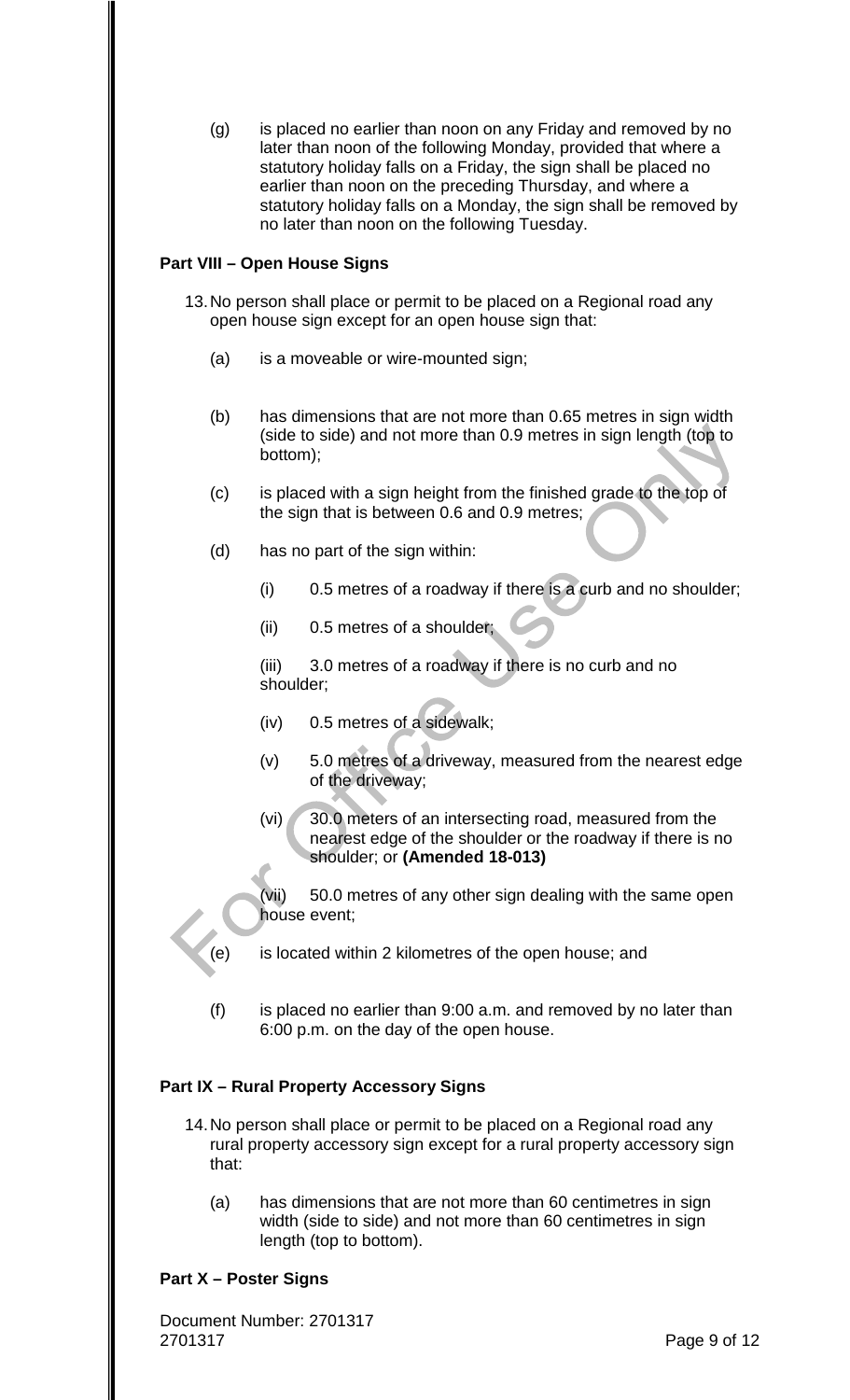- 15.No person shall place or permit to be placed on a Regional road any poster sign except for a poster sign that:
	- (a) has dimensions that are not more than 28 centimetres in sign width (side to side) and not more than 46 centimetres in sign length (top to bottom);
	- (b) is placed with its top edge no more than 2.2 metres above the ground;
	- (c) does not cover or overlap in whole or in part another sign;
	- (d) clearly displays on its face, in ink, the date on which it was first placed and the name, address and telephone number of the owner of the poster sign;
	- (e) is the only poster sign dealing with the same subject matter placed in any one location; and
	- (f) is removed within 30 days following the placement of the poster or, where the poster advertises an event, within 72 hours following the event, whichever is the shorter period.

# **Part XI – Removal**

- 16.Any person who places or permits to be placed a sign that does not comply with this By-law is required to modify the sign to comply with the By-law or remove the sign forthwith and restore the sign location to a condition satisfactory to the Commissioner.
- 17.Any person who places or permits to be placed accessory or decorative materials adjacent to a sign in contravention of this By-law is required to remove the materials forthwith and restore the sign location to a condition satisfactory to the Commissioner.
- 18.The Commissioner, a municipal law enforcement officer or a police officer may immediately remove and dispose of any sign that does not comply with this By-law, without notice or compensation and without regard to damages done to such sign during removal.
- 19.The Commissioner, a municipal law enforcement officer or a police officer may immediately remove and dispose of accessory or decorative materials adjacent to a sign that does not comply with this By-law, without notice or compensation and without regard to damages done to such materials during removal.
- 20.If a person required to restore a sign location under section 16 or 17 of this By-law fails to do so, then the Commissioner may restore the location.
- 21.The Region and a local municipality may recover the expense for the removal, transportation and disposal of a sign or accessory or decorative materials and for restoration of the sign location from the owner under sections 18, 19 and 20 of this By-law by court action or in like manner as municipal taxes.

# **Part XII - Exception**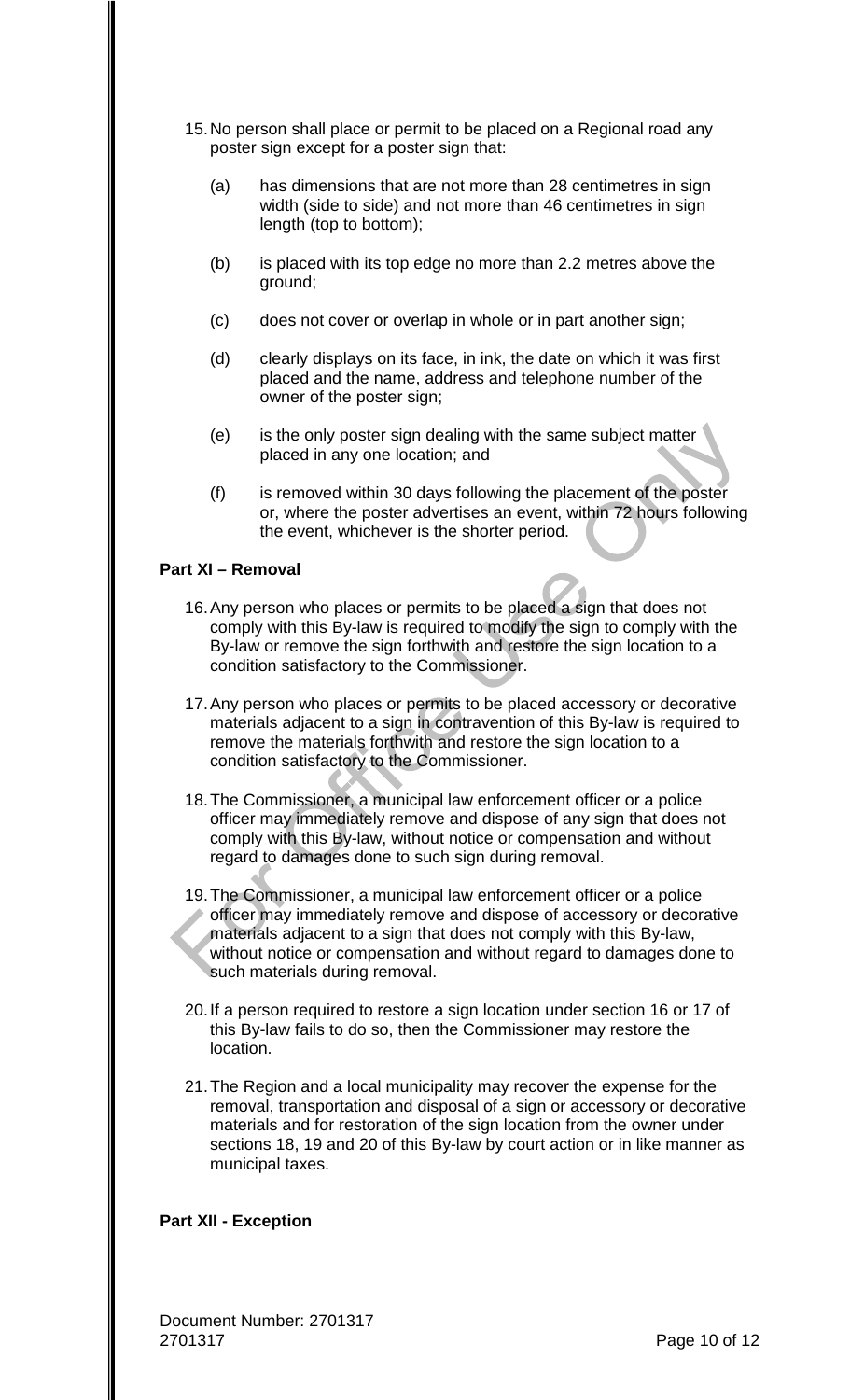- 22.(a) Notwithstanding any other provision of this By-law, the Commissioner may grant a permit to a person to place a temporary sign on a Regional road if:
	- (i) the portion of the Regional road on which the sign is to be placed was dedicated to the Region pursuant to the *Planning Act* for the purposes of a road widening;
	- (ii) the construction of the road widening has not yet commenced and the Region is not otherwise using the dedicated lands for municipal or other public purposes;
	- (iii) the person is the owner or tenant of the lands immediately adjacent to and within the extension of the property lines of the dedicated lands; and
	- (iv) the placement of the sign complies with section 4 of this By-law, with the exception of subsection 4(f).
	- (b) Subject to subsection (c) of this section, the Commissioner may:
		- (i) prescribe any necessary forms for the permit and the application for a permit;
		- (ii) set the term of each permit; and
		- (iii) impose any special conditions upon a permit to ensure the proper operation of the Regional road and transportation system.
	- (c) It shall be a condition of every permit that it shall expire, and the permit holder shall remove the temporary sign at its own cost, when the Region requires the dedicated lands for the road widening or other municipal or public purposes.
- 23.(a) Notwithstanding any other provision of this By-law, the Commissioner may enter into an encroachment agreement on behalf of the Region with a person that allows a permanent sign to remain on a Regional road or to be constructed on a Regional road if:
	- (i) the person, or a successor in title to the person, dedicated the portion of the Regional road on which the sign is located pursuant to the *Planning Act* for the purposes of a road widening;
	- the construction of the road widening has not yet commenced and the Region is not otherwise using the dedicated lands for municipal or other public purposes; and
	- (iii) the placement of the sign complies with section 4 of this By-law, with the exception of subsections  $4(f)$  and  $4(g)(ii)$ .
	- (b) The encroachment agreement shall be in a form that is satisfactory to the Commissioner and the Regional Solicitor and the encroachment agreement shall expire, and the person shall remove the permanent sign at its own cost, when the Region requires the dedicated lands for the road widening or other municipal or public purposes.

# **Part XII – Penalty**

24.Every person who contravenes a provision of this By-law is guilty of an offence and upon conviction is liable to a fine as provided for in the *Provincial Offences Act*, R.S.O. 1990, c. P.33, as amended.